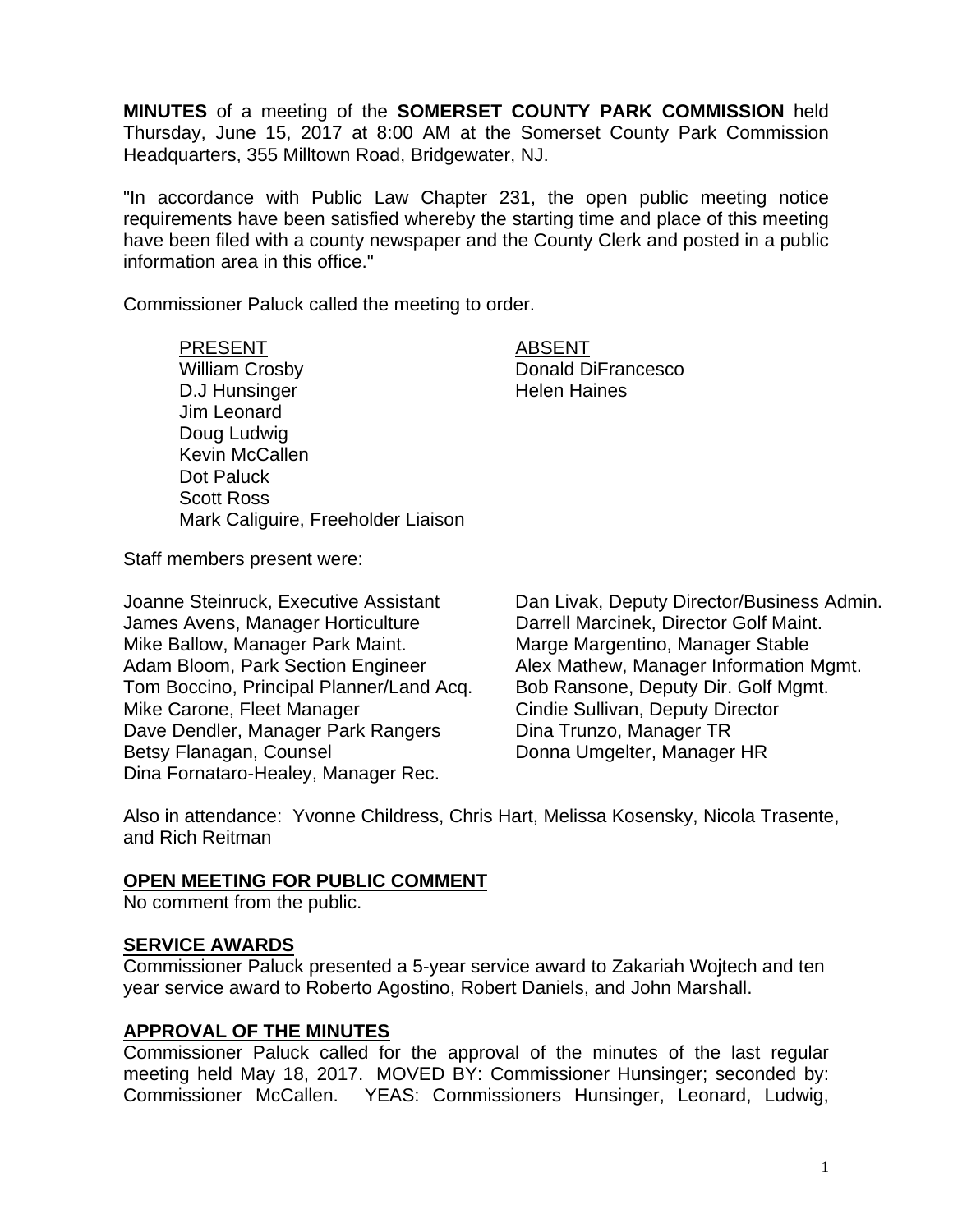McCallen, Paluck, and Ross. ABSENT: Commissioners Crosby, DiFrancesco, and Haines.

# **APPROVAL OF BILLS FOR PAYMENT**

The following resolutions were MOVED BY: Commissioner Hunsinger; seconded by: Commissioner McCallen. YEAS: Commissioners Hunsinger, Leonard, Ludwig, McCallen, Paluck, and Ross. ABSENT: Commissioners Crosby, DiFrancesco, and Haines.

## **Resolution R17-076 – Payment of Claims**

Resolution authorizing payment of bills for \$590,327.16 comprising of check numbers 9196-9254, 9286-9328, 9342-9422, and 9423-9444.

## **Resolution R17-077 – Payment of Confirming Orders**

Resolution approves payment for confirming orders.

# **Resolution R17-078 – Certification of Funds for Previously Awarded Contracts**

Resolution certifies funds for previously awarded contracts.

## **Resolution R17-079 – Amending and Cancelling Certification of Funds for Previously Awarded Contracts**

Resolution amends and cancels certification of funds for previously awarded contracts.

## **DIRECTOR'S REPORT**

A report was submitted for the month of May, 2017.

# **COMMISSIONER CORRESPONDENCE**

- 1. Letter from a Colonial Park Rose Garden volunteer informing the Park Commission of a situation that occurred the first weekend in June that she felt was disrespectful to the garden, and she made suggestions for signage.
- 2. Letter regarding the Green Acres and Land & Water Conservation Fund compliance inspections.
- 3. Letter from New Jersey Water Supply Authority regarding Hamilton Farm Golf Club application for renewal of uninterruptible water supply from the Raritan Basin System.

# **CONSENT AGENDA**

## **RESOLUTIONS**

The following resolutions were MOVED BY: Commissioner Hunsinger; seconded by: Commissioner Ludwig. YEAS: Commissioners Hunsinger, Leonard, Ludwig, McCallen, Paluck, and Ross. ABSENT: Commissioners Crosby, DiFrancesco, and Haines.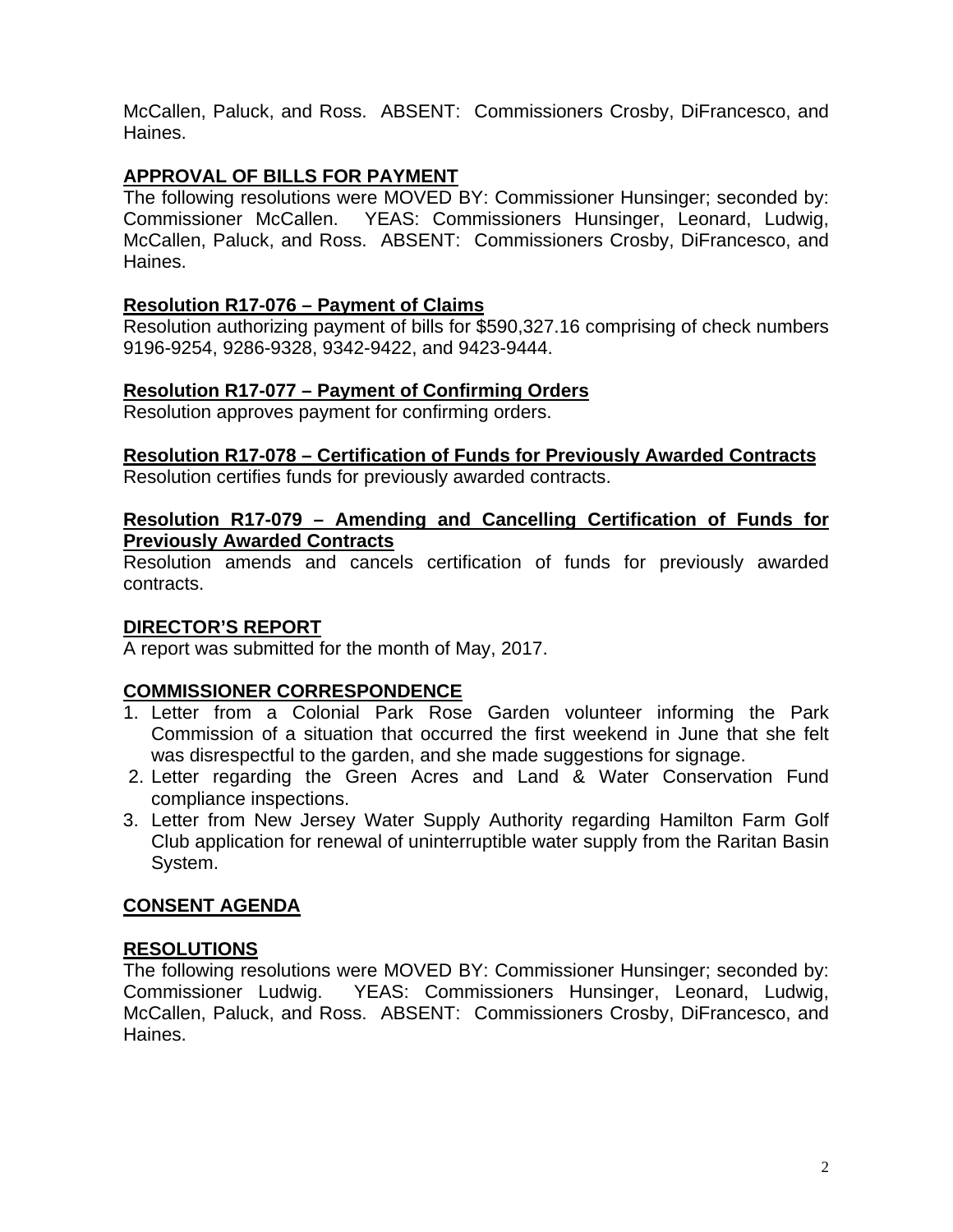## **Resolution R17-080 – Award of Hunting License Agreement on One Parcel**

Resolution awards a contract to Double O Rod and Gun Club for hunting on the Carrier North Parcel. The contract is for September 1, 2017 through August 31, 2022. The yearly fee is \$5,214.40

#### **Resolution R17-081 – Extending an Addendum for Deposit Pick Ups**

Resolution extends the contract with Armored Services, Inc. for 30 days.

#### **Resolution R17-082 – Authorizing State Contract for Purchase of Computer Hardware and Software Components**

Resolution authorizes use for the upgrade and installation of the Gateway, email security, and web security systems. Contract is awarded to Software House of International.

#### **Resolution R17-083 – Authorizing Morris County Co-Op Contract for Pest Control Services**

Resolution awards a contract to E & G Exterminators, Inc.

# **Resolution R17-084 – Authorizing Morris County Co-Op Contract for Purchase of Preventative Maintenance/Repair of Emergency Generators**

Resolution awards a contract to Atlantic Switch & Generator, LLC.

## **COMMITTEE REPORTS**

## **FINANCE/BUSINESS ADMINISTRATION**

A report was submitted for the month of May 2017.

Dan Livak, Deputy Director/Business Administration reported that revenue this month has not been good.

## **HUMAN RESOURCES**

Commissioner Leonard, Chair of the Committee, submitted a report for the month of May 2017.

## **LEISURE SERVICES**

Commissioner Ludwig, Chair of the Committee, submitted a report for the month of May 2017.

Cindie Sullivan, Deputy Director reported that May and June are the busiest months of the year with special events, and asked the Stable Manager to share some of the events.

Marge Margentino, Manager Stable reported that the Stable participated in the celebration of Basking Ridge Presbyterian Church's 300<sup>th</sup> anniversary. The Stable was the color guard and George Washington led the parade with one of the Stable horses. A Pony Tea Party was held and was a success. There were 25 children that participated in the Pony Story time at the Somerset County Library. Cindie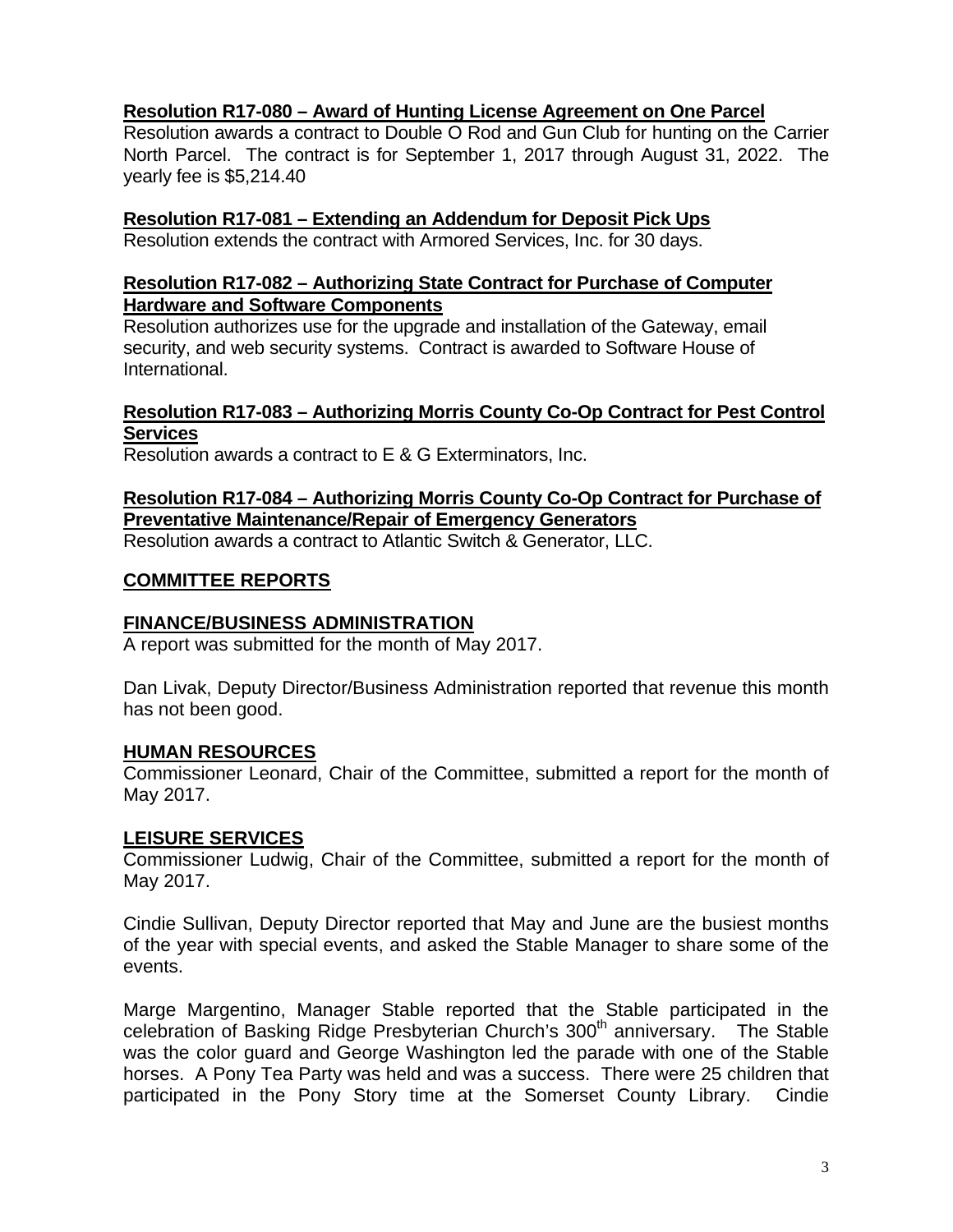commented that a picnic was held after the parade at the Ross Farm by the Friends of Boudinot-Southard-Ross.

At this point of the meeting Commissioner Crosby arrived.

# **GOLF MANAGEMENT**

Commissioner Paluck, Chair of the Committee, submitted a report for the month of May 2017.

Darrell Marcinek, Director of Golf Maintenance reported that two bunkers at Neshanic Valley Learning Center are being used as an experiment. The Project Crew is cleaning out the bunkers and putting down gravel. The gravel will then be sprayed with a glue polymer and new sand placed. This is to allow water to go through the gravel and not wash away the sand. Currently when it rains heavily, it takes two days to repair the bunkers and for them to dry out. Freeholder Caliguire recommended Darrell contact Cherry Valley Golf Course since they have just completed the same project and might have some suggestions.

Bob Ransone, Deputy Director Golf Management reported that the rain has not helped with golf revenue. The revenue in May is the lowest since 2004. Bob has contacted other public golf courses and they are in the same situation. June, so far, has been a strong month. A demo day was held June 10 and 11 and \$3,000.00 was sold in equipment on Saturday and \$2,000.00 on Sunday. Macy's has contacted all the local golf courses and on Saturday, June 17 two golf employees will be outside Bridgewater Commons Macy's handing out brochures promoting all the golf courses. On Tuesday, June 20 Golf Channel Dream 18 will begin on Long Island and a helicopter will land on Neshanic Valley driving range between 5:30 and 6:00 with four players (the name of the golf pro has not been released yet) to play the ninth hole of the Meadow Course. It is an honor to participate in this event. Quail Brook will host the New Jersey State Golf Association Public Links qualifier. Bob commented that John Marshall, Golf Course Superintendent, has been doing a tremendous job at Quail Brook.

Commissioner Paluck commented that she hears many compliments on all the golf courses.

## **INFORMATION MANAGEMENT**

Commissioner McCallen, Chair of the Committee, submitted a report for the month of May 2017.

Alex Mathew, Information Management Manager reported that Mountain View Park fiber and cable work is completed.

## **VISITOR SERVICES**

Commissioner Crosby, Chair of the Committee, submitted a report for the month of May 2017.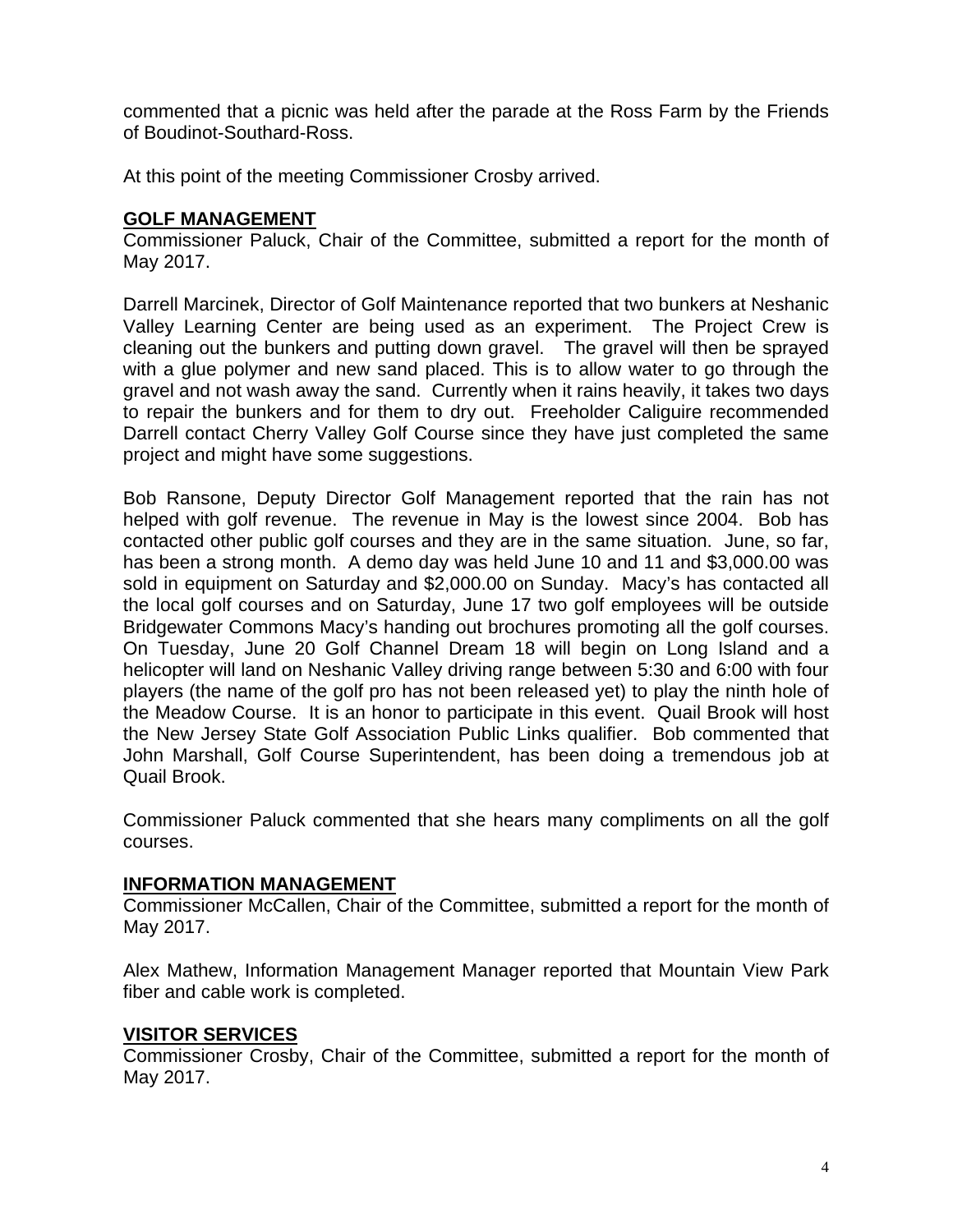Dave Dendler, Manager Park Rangers reported that National Trails Day was held on rainy June 3. Due to the weather only six volunteers attended. The trails were cleared and for six people a lot of work was completed.

## **PROPERTY MANAGEMENT**

Commissioner Crosby, Chair of the Committee, submitted a report for the month of May 2017.

Dan Livak, Deputy Director/Business Administrator reported that the hunting license awarded was for the Carrier North Parcel.

## **PLANNING AND LAND ACQUISITION**

A report was submitted for the month of May 2017.

## **CAPITAL FACILIITES – CONSTRUCTION and ENGINEERING**

Commissioner McCallen, Chair of the Committee, submitted a report for the month of May 2017.

Commissioner Paluck commented that the staff working at Natirar is doing wonderful work.

# **PARK MAINTENANCE & HORTICULTURE**

Commissioner Hunsinger, Chair of the Committee, submitted a report for the month of May 2017.

Jim Avens, Manager Horticulture reported that the Rose Day Festival, held on June 10, was a huge success. Approximately 1,000 visitors enjoyed guided tours, music, local artisan vendors, food, and family entertainment. The Park Foundation was a great sponsor and their support allowed us to have a successful event. Buck Garden hosted two large group tours recently, the Scott Arboretum at Swarthmore College and Greenwood Gardens volunteers and staff. The "Milkweeds for Monarchs" program partnered with the EEC is going very well. Approximately 1,500 milkweed plants have been distributed this year. This was made possible by a donation to the Park Foundation from the estate of Emily Fabiano. Upcoming Horticultural events include the Garden Party at the Colonial Park Perennial Garden on Saturday, July 15 from 11am to 3pm. There will be music, garden talks and refreshments. Everyone is invited to attend.

Mike Ballow, Manager Park Maintenance, reported that staff has done the Natirar trail work in-house. Mountain View Park hosted Memorial Day baseball games. 70 games were played. Skillman dog park has had a delay due to the top soil vendor not providing acceptable soil. That has been corrected and the delay has caused the grass and sod to be held off until September when the cooler weather begins. The vendor for the fencing will look at the area next week. Staff is also looking into a water source for irrigation for the dog park. Staff has begun preparation for the July 4 event.